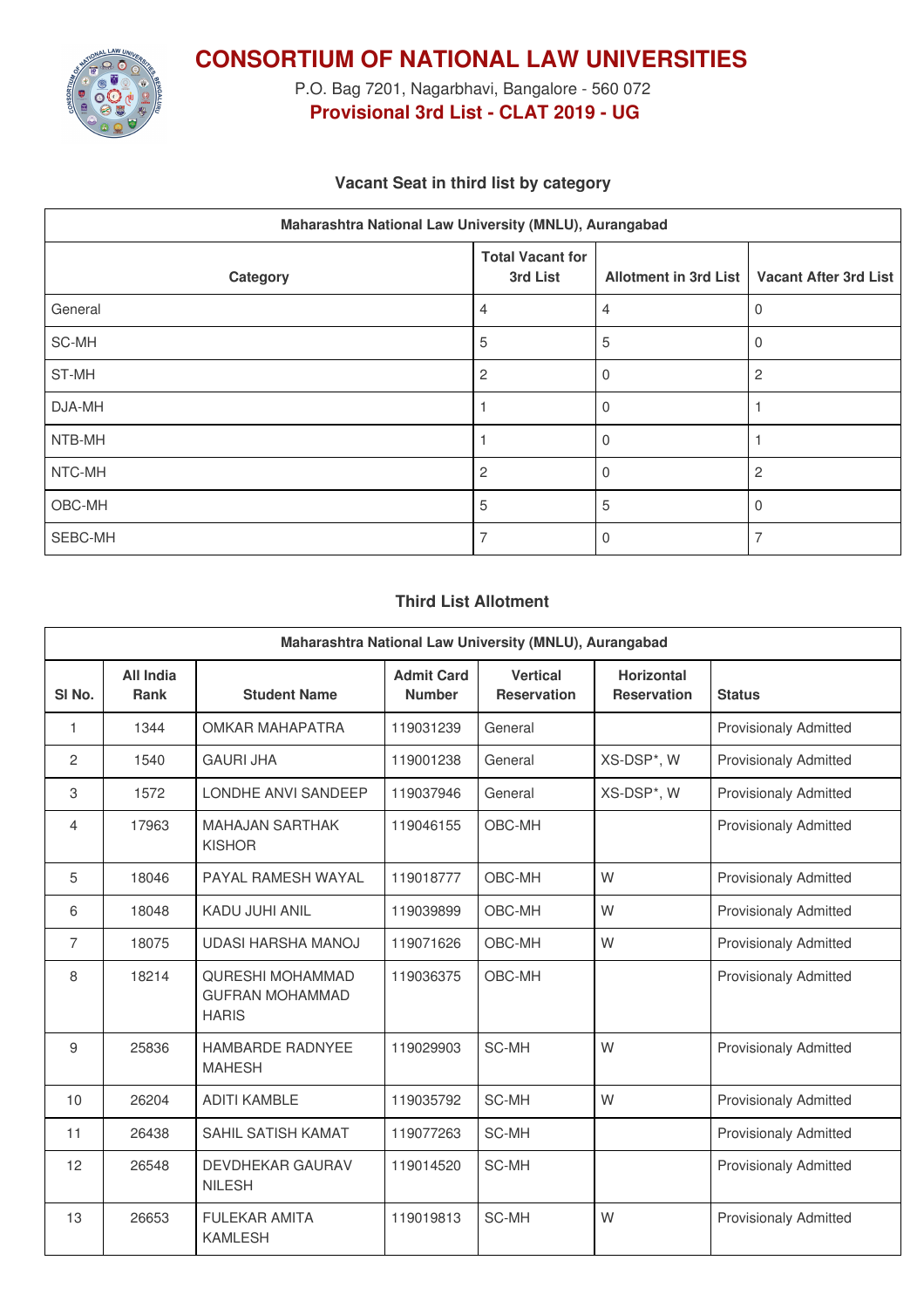| Maharashtra National Law University (MNLU), Aurangabad |                          |                                   |                                    |                                       |                                         |                              |
|--------------------------------------------------------|--------------------------|-----------------------------------|------------------------------------|---------------------------------------|-----------------------------------------|------------------------------|
| SI No.                                                 | All India<br><b>Rank</b> | <b>Student Name</b>               | <b>Admit Card</b><br><b>Number</b> | <b>Vertical</b><br><b>Reservation</b> | <b>Horizontal</b><br><b>Reservation</b> | <b>Status</b>                |
| 14                                                     | 49487                    | I NOAMAN MOHAMMED<br>KHALIL AHMED | 119071858                          | General                               | PWD-MH*                                 | <b>Provisionaly Admitted</b> |

## **First and Second List Seat Allotted**

# **Status of provisionally admitted students in the second list - UG**

| Maharashtra National Law University (MNLU), Aurangabad |                                 |                                               |                                    |                                |                                         |                              |
|--------------------------------------------------------|---------------------------------|-----------------------------------------------|------------------------------------|--------------------------------|-----------------------------------------|------------------------------|
| SI No.                                                 | <b>All India</b><br><b>Rank</b> | <b>Student Name</b>                           | <b>Admit Card</b><br><b>Number</b> | <b>Vertical</b><br>Reservation | <b>Horizontal</b><br><b>Reservation</b> | <b>Provisionaly Admitted</b> |
| 1                                                      | 710                             | <b>MANASVITA TEJSI</b>                        | 119001958                          | General                        | W                                       | Second List                  |
| $\mathbf{2}$                                           | 1144                            | <b>NANDINI JAIN</b>                           | 119031744                          | General                        | W                                       | Second List                  |
| 3                                                      | 1212                            | <b>MANASVI SANJAY</b><br><b>SHARMA</b>        | 119030789                          | General                        |                                         | Second List                  |
| $\overline{4}$                                         | 1268                            | <b>AVDHESH PARASHAR</b>                       | 119057638                          | General                        |                                         | Second List                  |
| 5                                                      | 1269                            | PRAGYA SANCHETY                               | 119029921                          | General                        | W                                       | Second List                  |
| 6                                                      | 1279                            | <b>HASNA GHULAM</b>                           | 119021779                          | General                        | W                                       | Second List                  |
| $\overline{7}$                                         | 1289                            | <b>VIKASH DHAKA</b>                           | 119027536                          | General                        |                                         | Second List                  |
| 8                                                      | 1303                            | <b>AYUSH DAGDIYA</b>                          | 119020151                          | General                        |                                         | Second List                  |
| 9                                                      | 1306                            | SOMYA DWIVEDI                                 | 119024943                          | General                        | W                                       | Second List                  |
| 10                                                     | 1329                            | NISHTHA AGRAWAL                               | 119031353                          | General                        | W                                       | Second List                  |
| 11                                                     | 1336                            | <b>SHAMBHAVI SUMAN</b>                        | 119011515                          | General                        | W                                       | Second List                  |
| 12                                                     | 1338                            | AKANKSHA BOHRA                                | 119030026                          | General                        | W                                       | Second List                  |
| 13                                                     | 1501                            | <b>SANDRA SUNIL</b>                           | 119008843                          | General                        | XS-DSP*, W                              | Second List                  |
| 14                                                     | 10701                           | MUNGLE SHUBHAM DILIP                          | 119027053                          | OBC-MH                         |                                         | Second List                  |
| 15                                                     | 11418                           | SANSKRUTI AJAY PATIL                          | 119017467                          | OBC-MH                         | W                                       | Second List                  |
| 16                                                     | 11906                           | <b>DHATRAK ROHAN</b><br><b>GANESH</b>         | 119002383                          | OBC-MH                         |                                         | Second List                  |
| 17                                                     | 12156                           | <b>WARAD SARANG SUNIL</b>                     | 119016721                          | OBC-MH                         |                                         | Second List                  |
| 18                                                     | 12389                           | AVANTIKA SATISH<br>KHARADE                    | 119010789                          | OBC-MH                         | W                                       | First List                   |
| 19                                                     | 14459                           | <b>SAWANT ANIKET</b><br><b>RAJENDRAKUMAR</b>  | 119034559                          | SC-MH                          |                                         | <b>First List</b>            |
| 20                                                     | 14493                           | <b>JADHAV ANUSHKA</b><br><b>ROHAN</b>         | 119015772                          | SC-MH                          | W                                       | <b>First List</b>            |
| 21                                                     | 15945                           | BUTT MOHAMMED ZAHID<br><b>FARID UR REHMAN</b> | 119023546                          | General                        | PWD-MH*                                 | <b>First List</b>            |
| 22                                                     | 17019                           | SAKPAL JIDNYASA UDAY                          | 119053838                          | OBC-MH                         | W                                       | Second List                  |